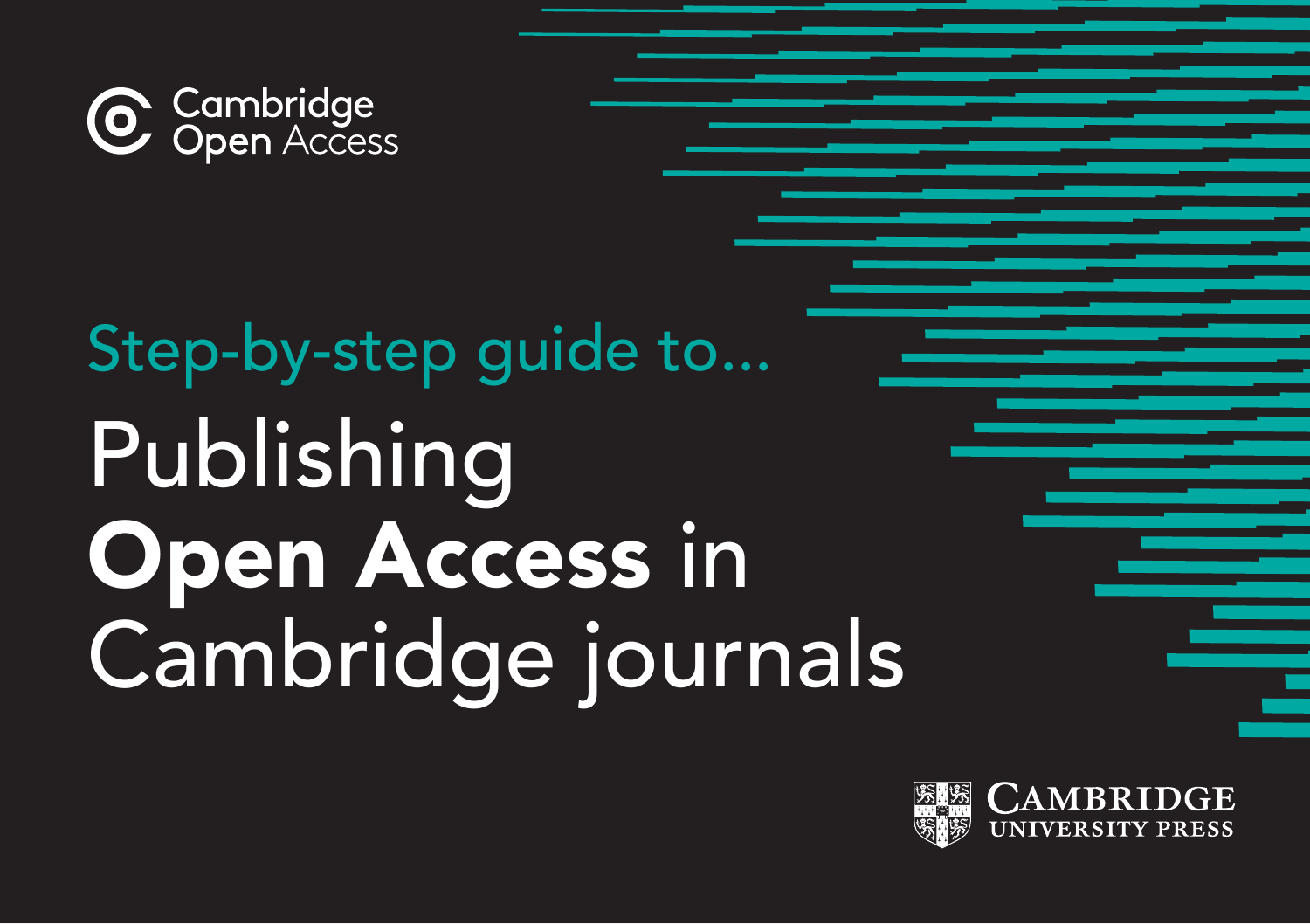## A step-by-step guide to publishing your article Open Access

#### Manuscript Preparation

- Find your chosen journal on Cambridge Core
- Review the instructions for contributors under the 'Information' section
- Format your manuscript according to these instructions.

#### Manuscript Submission

- Click 'Submit your article' on your chosen journal's homepage
- Complete the submission form in the journal's Online Peer Review System (OPRS).

#### Manuscript Review

- Your manuscript goes through Editorial and Peer Review
- Review your manuscripts progress from within the OPRS.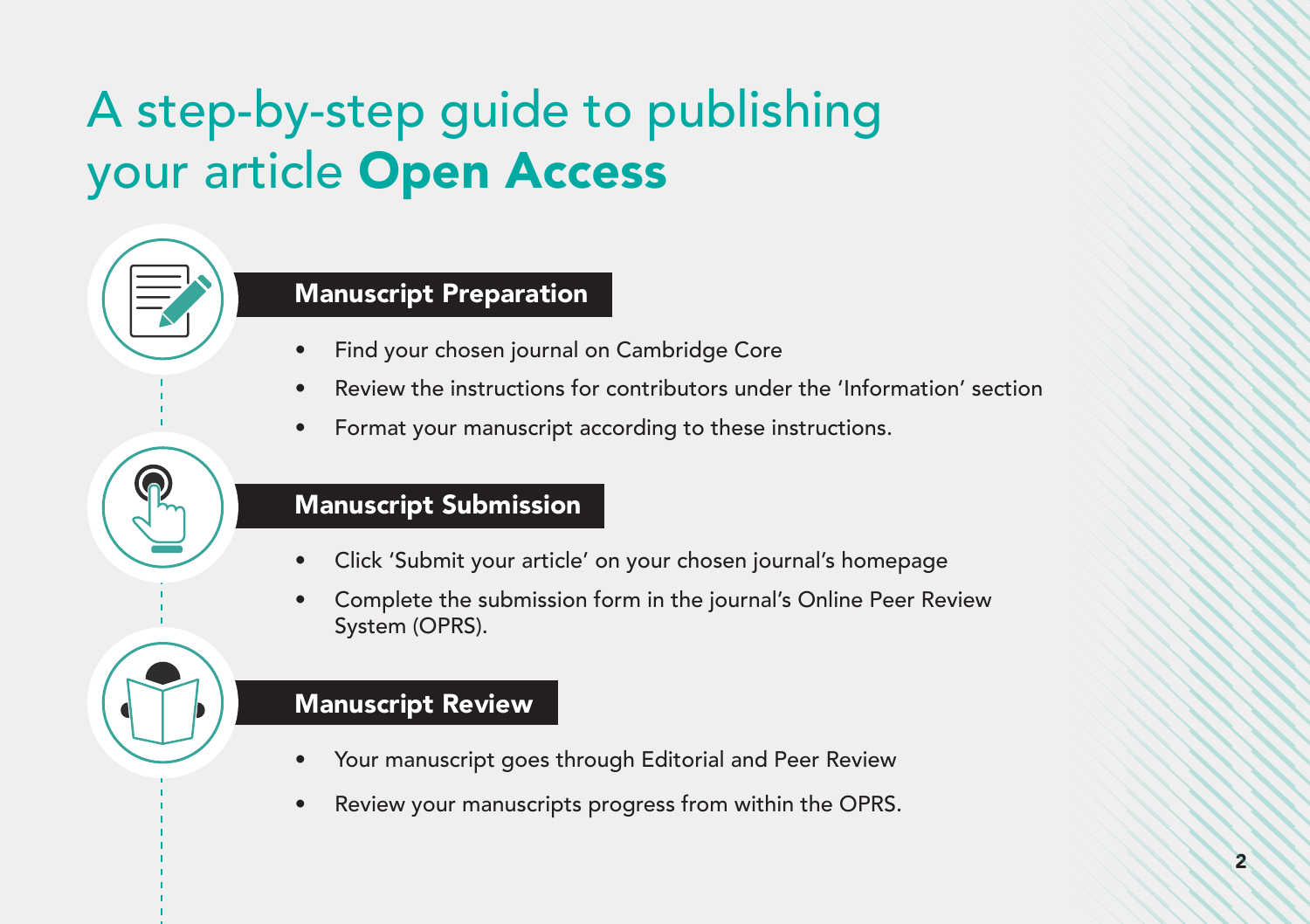#### Publication Decision

- Your manuscript is accepted for publication
- Complete your author publishing agreement. If publishing in a hybrid journal, ensure you select 'Gold Open Access'.
- Confirm the Creative Commons license under which the article should be published. Please note your funder or institution may require you to select a **[Creative Commons license](https://www.cambridge.org/core/services/open-access-policies/open-access-resources/creative-commons-licenses )**, e.g. CC-BY.

#### APC Transaction Process

- *• Rightslink®* work on Cambridge's behalf to process Article Process Charges (APCs)
- If you are contacted by *Rightslink®*, follow their instructions. If applicable, you may enter your institution in the 'Affiliation Discount' section or seek funding from your institution. Find out more at: [cambridge.org/apc](http://cambridge.org/apc)
- If we have an OA publishing agreement with your institution, your APC may be automatically waived, based on your institutional affiliation. Check your eligibility at: [cambridge.org/oa-waivers-and-discounts](http://cambridge.org/oa-waivers-and-discounts)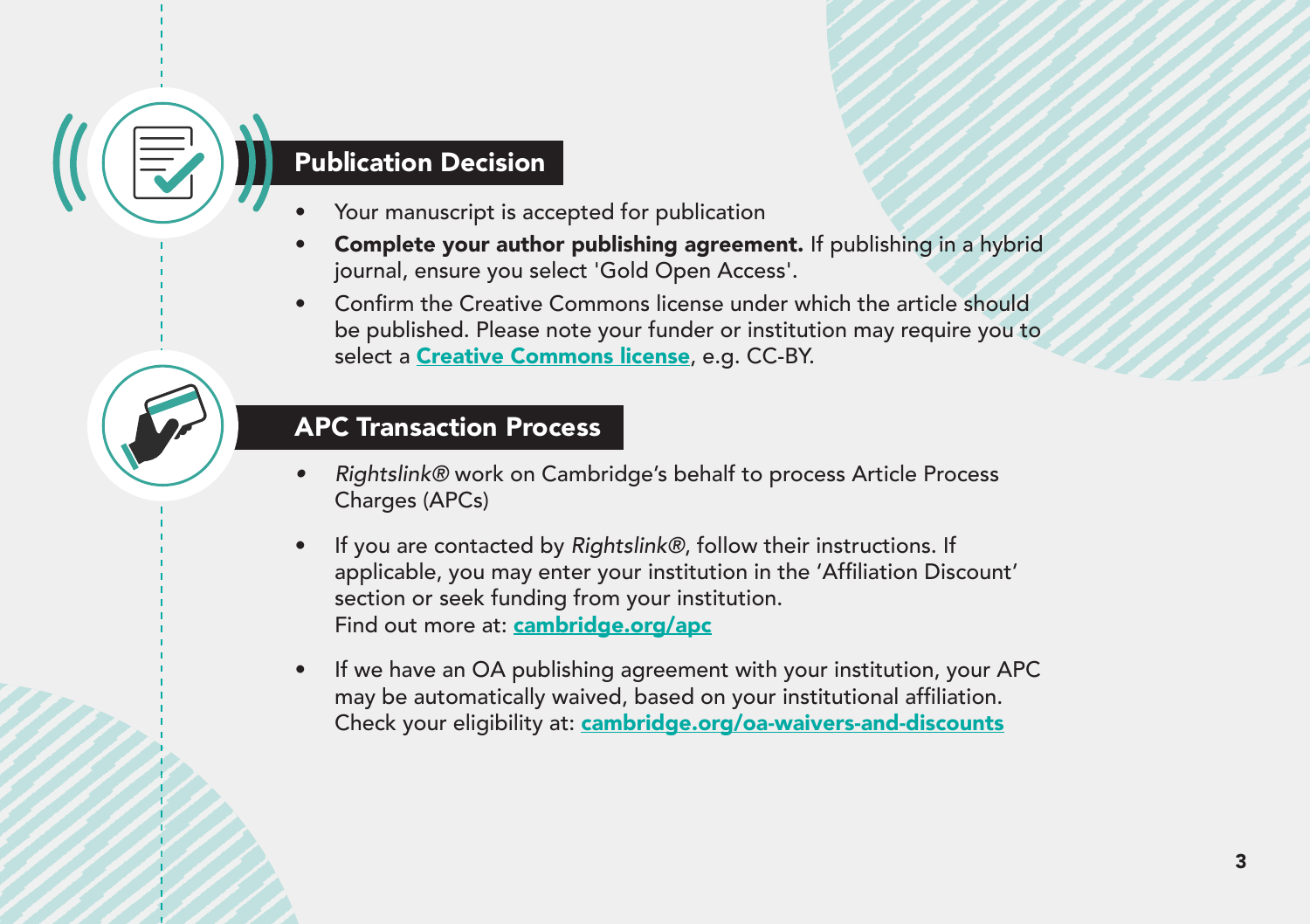

#### Article Production

- Copy editing
- Type setting
- Author proof
- Final type setting

Find out more: **[cambridge.org/production](http://cambridge.org/production)** 

#### Article Publication

• Article is published OA on Cambridge Core